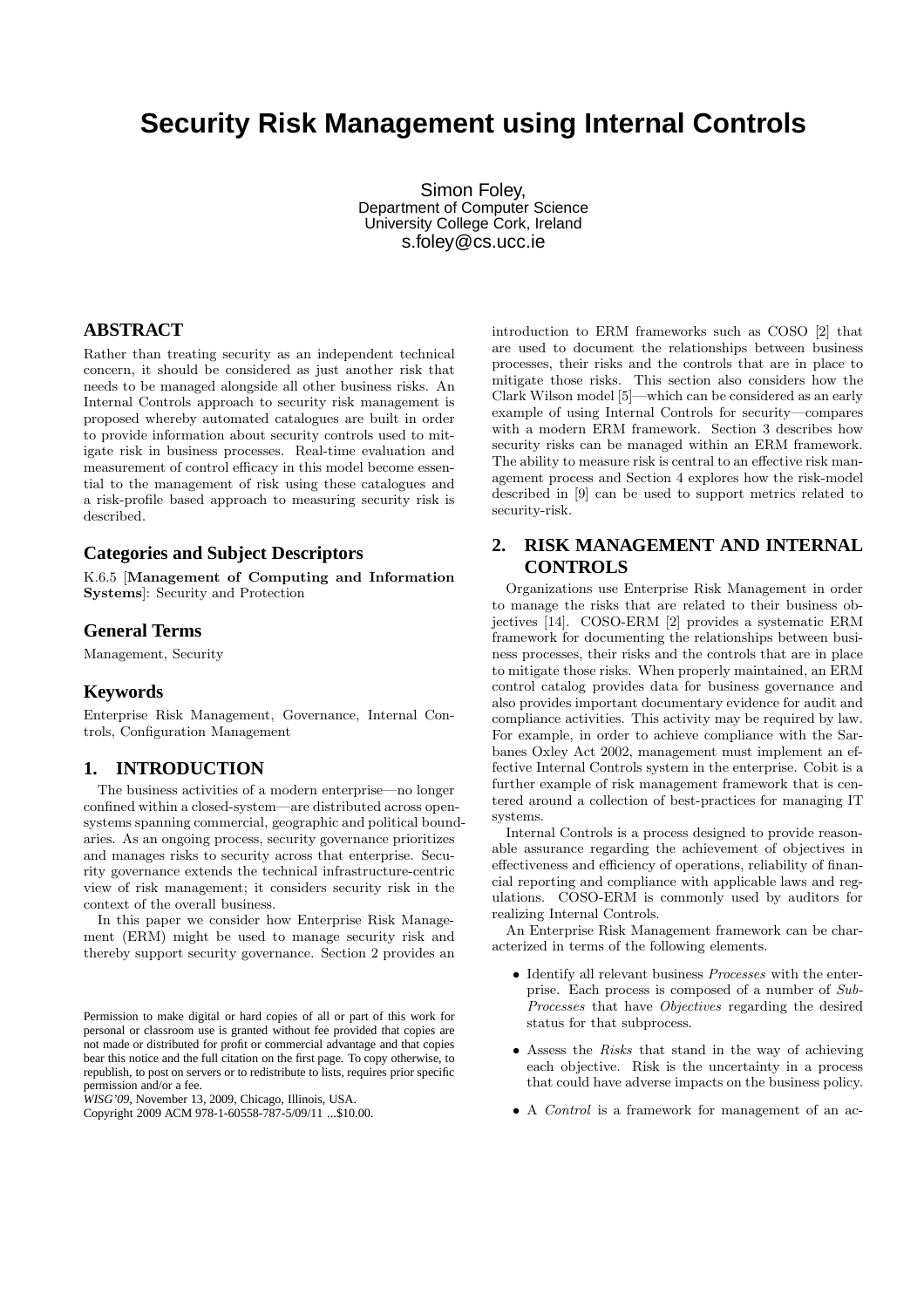tivity or set of activities meant to prevent a business process risk from occurring.

• A *Test* procedure is a set of test activities executed at a pre-determined frequency to ensure that a control is effectively working as designed.

For simplicity of presentation in this paper we represent an ERM framework in terms of the relationships between these elements, whereby a process has a number of associated risks, which are in-turn mitigated by specified controls with associated test procedures. These relationships are depicted by the UML class style diagram:



Example 2 Consider a purchasing business process (and instance of *Process*) whereby purchase orders are authorized, suppliers selected and orders placed. Internal controls are required in order to address the risks due to fraud and other threats to the process.

- *Risk:* Unauthorized creation of POs and payments to non-existent suppliers
	- *Control*: POs higher than \$5,000 must be double approved.
		- ∗ *Test*: inspect a random selection of POs.
	- *Control*: only authorized users may access the payment system.
		- ∗ *Test*: inspect the application audit-logs.
		- ∗ *Test*: user login spot checks.
- *Risk:* poor demand planning in production may result in inadequate supply of materials.
	- *Control*: no PO higher than \$5,000 will be approved at once.
		- ∗ *Test*: inspect the application audit-logs.
	- *Control*: staff receive production management training.
		- ∗ *Test*: inspect the training records.

A conventional controls catalogue can document a very large number of controls used to mitigate a range of risks, including operational, hazards, strategic and financial. The above example is an illustration of operational controls.  $\Delta$ 

A well known way to interfere with the effective operation of an enterprise is to work to rule [12, 19]. Sometimes relaxing the rules and accepting a risk is desirable; the overarching goal is to be able to identify, evaluate the seriousness of, and manage the risk. For example, perhaps it turns out to be acceptable for a manager to approve a \$10,000 purchase order without a second approver in order to expedite a once-off production issue. Regular execution of the procedure tests and real-time reporting of controls failures becomes critical to the management of risk. Metrics in these frameworks can consider risk in terms of the efficacy of the controls. For example, the processes with risks whose controls have the highest number of audited failures.

Clark and Wilson [5] propose a model of data integrity based on the principles of good accounting. We suggest that the model can be interpreted as addressing one risk, that is, the risk of failure in *external consistency*. Intuitively, data has external consistency when it accurately reflects some real-world item. The Clark Wilson model recommends the use of well-formed transactions (Transform Procedures *TP*s) to ensure that Constrained Data Items (*CDI* s) are changed only in well-defined ways that preserve their integrity (external consistency). Controls include a security mechanism providing access-triple policy enforcement and separation of duty (*Policy*), along with any other controls that might be implemented as part of a *TP*.

Recognizing that there remains a potential for integrity violation, Clark and Wilson [5] also recommend the use of Internal Verification Procedures (*IVP*s) which carry out regular *tests* on the integrity of *CDI* s. These can be interpreted as providing tests on the effectiveness of the controls at ensuring external consistency. Unlike risk management, the Clark Wilson model does not particularly regard integrity security as a process; while *IVP*s are identified, monitoring failed controls and their potential role in managing acceptable (integrity) risk is not considered. For the purpose of comparison, one can approximate how the dependencies in Clark Wilson relate to ERM using the following UML class style diagram, whereby *Policy* (and *TP* to an extent) provide controls and *TP*s correspond to the business processes:



Attack trees [15] and related techniques such as fault trees [17] are also used to help identify, elicit and analyze attacks in an enterprise. Attacks are identified and refined in a topdown manner, along with their associated countermeasures. A variety of metrics [3,15,18] have been defined across attack trees that are used to analyze and/or compare the effectiveness of countermeasures at addressing attacks. Attack trees are typically used to assist attack elicitation and countermeasure selection. While they may be used to provide ongoing recommendation about the best current countermeasures [8], they do not explicitly consider the ongoing-process of testing countermeasure effectiveness. This difference to ERM can be illustrated by the following UML class style diagram, whereby an attack can be regarded as a knock-on consequence of some risk and the countermeasures are the controls that used to mitigate that risk:



We suggest that a logical extension to Attack Trees is the inclusion of countermeasure tests.

## **3. SECURITY CONTROLS**

Operational security controls are an important part of any ERM controls catalog. However, the risks and controls tend to be relatively high-level and advisory rather than providing prescriptive information about detailed configuration. For example, PCI-DSS [6] advises the use of a firewall, but provides limited prescription on how it should be configured, other than according to best practice which may hide many of underlying risks. We take the position that Enterprise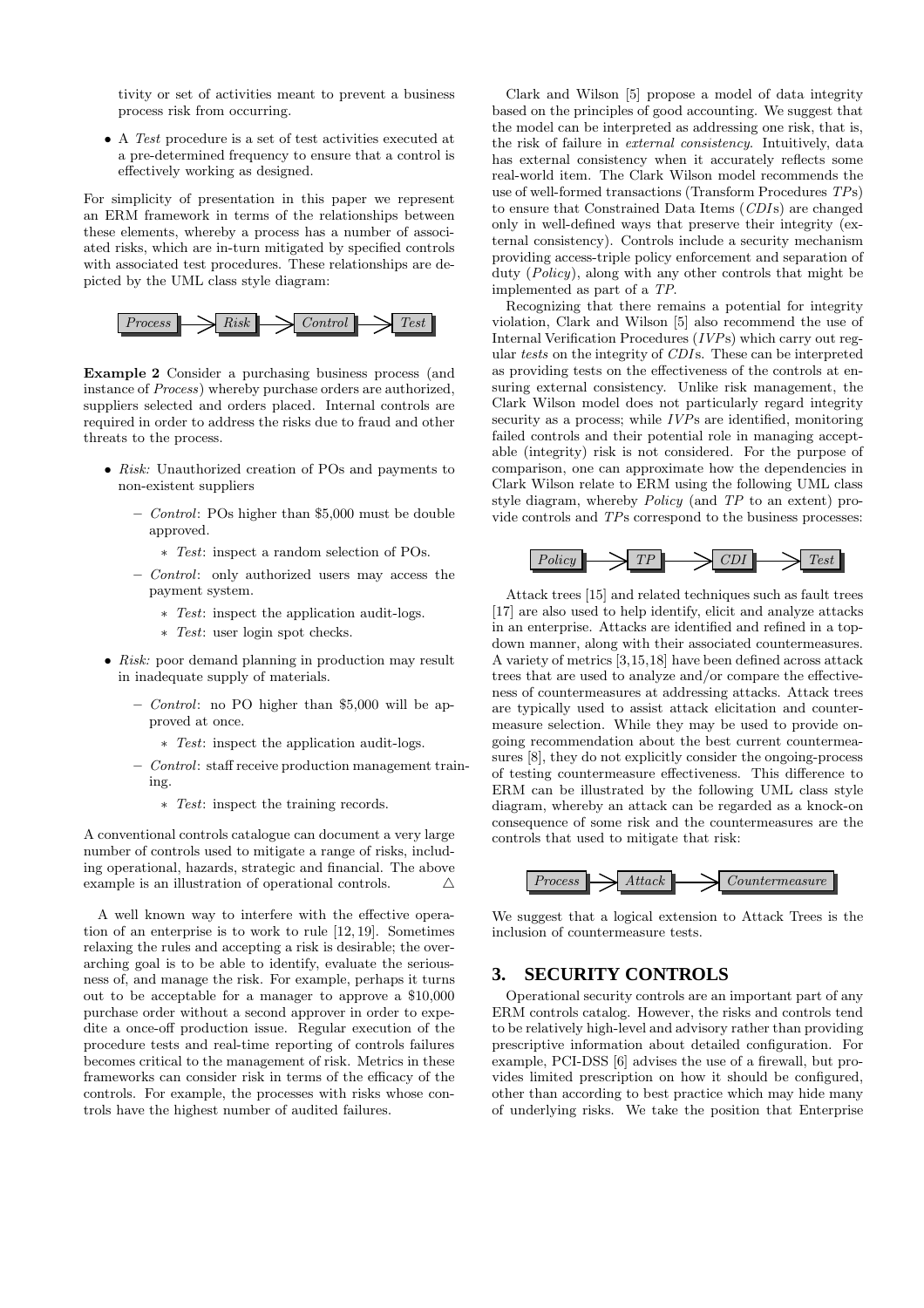Risk Management can be used to manage *known risks* related to security.

Example 3 The objectives of a business process can be generally at risk due to system compromise. A businessrisk *Compromised systems leads to revenue loss* is identified and mitigated, in part, by the following controls.

- *Control:* firewall helps protect system from external attack.
	- *Test:* firewall configuration matches best practice.
- *Control:* ensure software patches are up to date.
	- *Test:* software version matches latest release.
- *Control:* antivirus software helps defend against known attacks.
	- *Test:* antivirus database is up to date
- *Control:* Access Control Lists (ACLs) help prevent unauthorized access
	- *Test:* ACL is consistent with corporate policy.

Suppose that the business processes *customer-support* and *WWW-sales* both have this risk and that copies of the controls (and procedures) are deployed on every server and workstation involved in these processes. We assume that an automated ERM framework such as [13] could be used to track and coordinate the control testing on individual systems. If a number of users involved in customer support neglected to patch their workstation software, then this would be reported as a (top-failing) control in mitigating the risk *Compromised systems leads to revenue loss* with respect to the *customer-support* process.  $\triangle$ 

Example 4 Specific technical security risks can also be identified, along with controls that provide specific configuration information. For example, the risk *SYN-Flooding results in unavailable system* can be partially mitigated by the following controls.

- *Control:* firewall threshold rule limits packet throughput
	- *Test:* firewall rules include a threshold rule.
	- *Test:* for packet flooding using intrusion detection system.
- *Control:* running syncache on server network stack limits flooding.
	- *Test:* system for syncache configuration.
	- *Test:* for packet flooding using intrusion detection system.

Again, the effectiveness of these controls can be monitored and provide information to the risk management process. For example, failure of these controls means that the risk *SYN-Flooding results in unavailable system* is not mitigated, which may require immediate treatment if it is related to the  $WW\text{-}sales$  business process.

The above examples are relatively simple, but we argue that the approach can be generalized to manage all of the different types of known security risks, etc., across the enterprise. An enterprise will have a very large number of technical security risks and we suggest that attack-tree based methodologies [8,15,17] can help in the elicitation and management of this complexity. Note that we propose the use of ERM to track known risks and do not consider how "unknown unknowns" might be discovered.

## **4. SECURITY RISK PROFILES**

The ability to measure effectively the risks across the enterprise becomes central to an effective risk management process. Conventional ERM measures, such as top-failingcontrols and control-failure averages, tend to be primitive and coarse-grained and do not provide much insight into the origin of the risk and/or how it might be mitigated. In [9] we describe an ERM model that supports user-programmable risk metrics. In this paper we use this framework to code examples of security-risk metrics that are closely integrated with the ERM framework.

A key component of the model [9] is a *risk profile*. A risk profile is a container that is used for risk calculations related to risk elements. For the purposes of this paper, one or more (security) risk profiles are associated with every instance of a security control. For example, every workstation related to the *WWW-sales* process has a unique security risk profile. A (security) risk profile defines a collection of *risk-attributes* that identify risk-relevant characteristics of interest. The attribute is intended to reflect a measure of something that is known about a security control. Attributes can be constant, discovered from the system or defined in terms of values of other attributes in a profile.

Example 5 Consider the control *Ensure software patches are up to date* used in the mitigation of the risk *Compromised systems leads to revenue loss* (Example 2). Let risk attribute valu define the value of a server protected by an instance of this security control and attribute patch defines the likelihood of server compromise as a consequence of running software with out of date patches. The risk of system compromise as a consequence of this control might be defined as

#### simpleRisk  $=$  valu  $\times$  patch

This corresponds to the conventional definition of risk as loss multiplied by probability of failure [1]. If valu defines the potential monetary loss due to server compromise then risk corresponds to Annual Loss Expectancy.  $\triangle$ 

Attribute valu is an example of a (relatively) constant risk attribute. Attribute patch is a probability variable whose value may change based on the history of outcomes of the control test *current software version matches latest release*. In this case, one would expect that recent control test failures would indicate a higher probability of compromise than control test successes. Control test outcome history can be used to set the current value of a risk attribute and [9] describes a strategy based on a logistic regression analysis of subjective knowledge of a domain expert. In the case, for example, of attribute patch, a security expert asserts that, in the absence of any other information, there is small chance that a system, updated within seven days of a new patch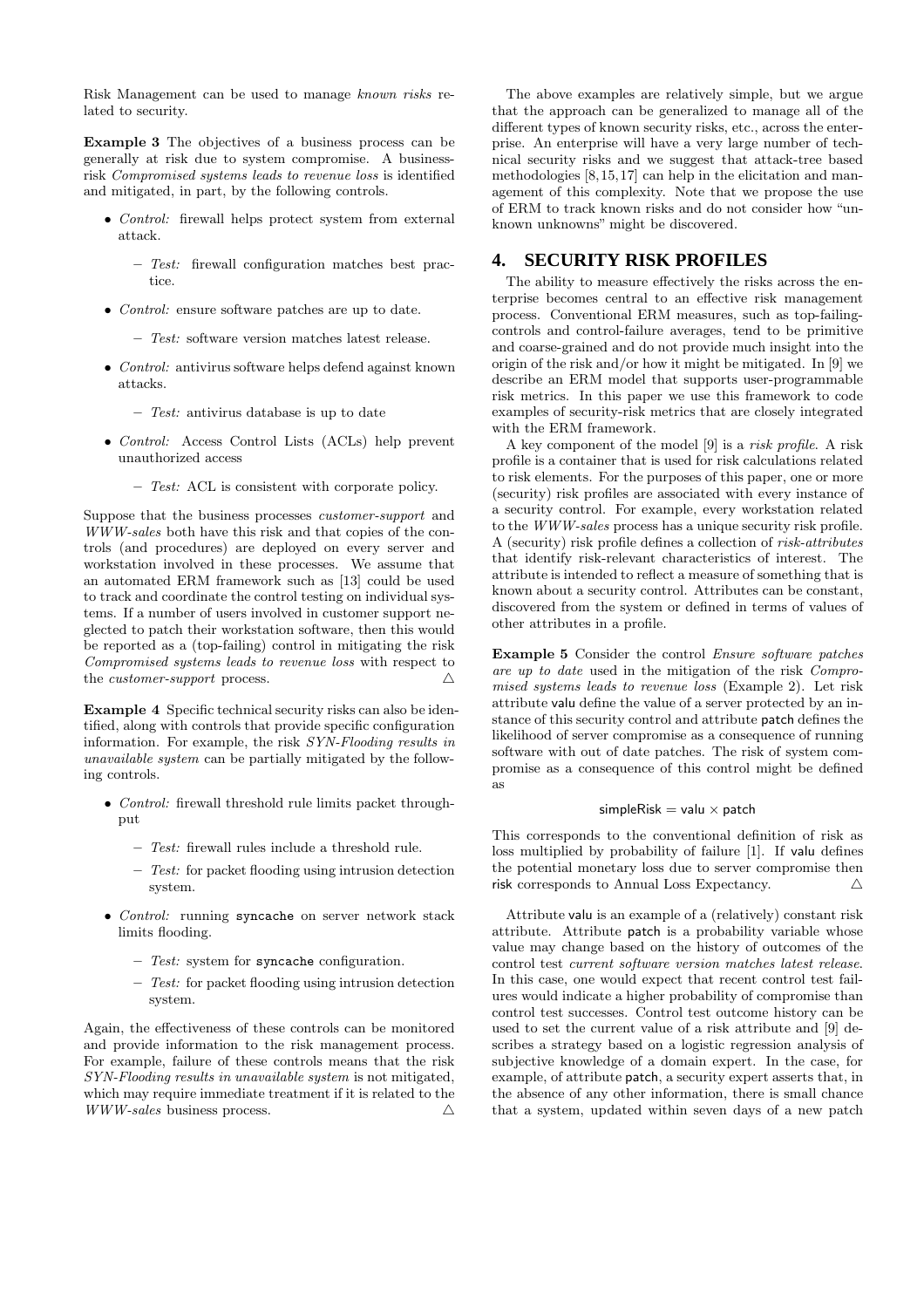

Figure 1: Individual process, risk, controls and their profiles

release, will be compromised, while there is a high probability of compromise if the system has not been updated after thirty days.

## **4.1 Risk Attribute Aggregation**

All of the profiles related to a control can be aggregated, resulting in a risk-profile containing an overview of the risk associated with the control(s). Aggregation is done on an attribute basis, for example, the sum (aggregate) of the simpleRisk attribute values across all profiles related to servers in the *WWW-sales* process give an overall risk indicator in the context of the *WWW-sales* process. Risk profiles can be aggregated ("rolled-up") following the dependency relation → in *Process* → *Risk* → *Control* → *Test* providing contextual measures at the levels of controls, risks and processes.

Example 6 Figure 1 depicts a deployment of controls from Examples 2 and 3 for the process *WWW-sales*. A patch management control been installed on servers Alice and Bob, in order to mitigate the risk risk of compromise in the *WWWsales* process. Individual risk profiles provide measures on each instance of the control's effectiveness and sample values are provided for attributes patch, valu and simpleRisk. These profiles are rolled-up (aggregating attribute simpleRisk using simple addition), providing measurements for the risk *Compromised systems lead to revenue loss* and the process  $WWW-sales.$   $\triangle$ 

### **4.2 Risk Metrics**

The risk-profile model [9] supports risk attributes defined across a metric-space whereby attributes may be aggregated using any triangular norm [7, 16]. Triangular norms are operations that generalize the fuzzy logic operators and [9] describes the use of the probabilistic sum  $\oplus$  (or) and probabilistic product ⊗ (and) as risk attribute aggregation operators.

Example 7 Continuing Example 2, we identify the following security risk attributes in the risk profile associated with the controls deployed on a server.

- antivirus: probability of compromise due to an out of date virus database.
- firewall: probability of compromise due to misconfigured firewall.
- internalVuln: probability of compromise due to misconfigured ACL.

each of these attributes are updated based on the outcome of their associated procedure tests.

Each server has a risk profile and in this example the risk calculation for each profile is defined as

 $externalVuln = (antivirus \otimes patch)$ ⊕ (antivirus ⊗ firewall) ⊕ (patch ⊗ firewall) risk = valu  $\otimes$  (externalVuln  $\oplus$  internalVuln)

The probability of compromise due to external attack is based on failure of firewall, patch and antivirus controls. The calculation of attribute externalVuln reflects an assumption that two or more control failures are required before an external vulnerability is considered to have occurred.

Overall risk for a profile is defined as probability of (internal or external) compromise times significance. This gives risk values in the range [0..1], where values near 0 are considered to indicate low risk and values near 1.0 are considered to indicate high risk. Probabilistic sum ⊕ can be defined as aggregation operator for attribute risk. On roll-up across control profiles, it provides a useful indicator for the risk *Compromised systems leads to revenue loss* in the context of the *WWW-sales* and customer-support processes.  $\triangle$ 

A key to effective security risk management is the construction of risk profiles that can provide meaningful indicators for decision making during the risk management process. One concern over using conventional arithmetic and/or probabilistic sum is that when making decisions humans do not necessarily aggregate in a linear manner [20], that is, there may be potential for non-linearity in the way that they